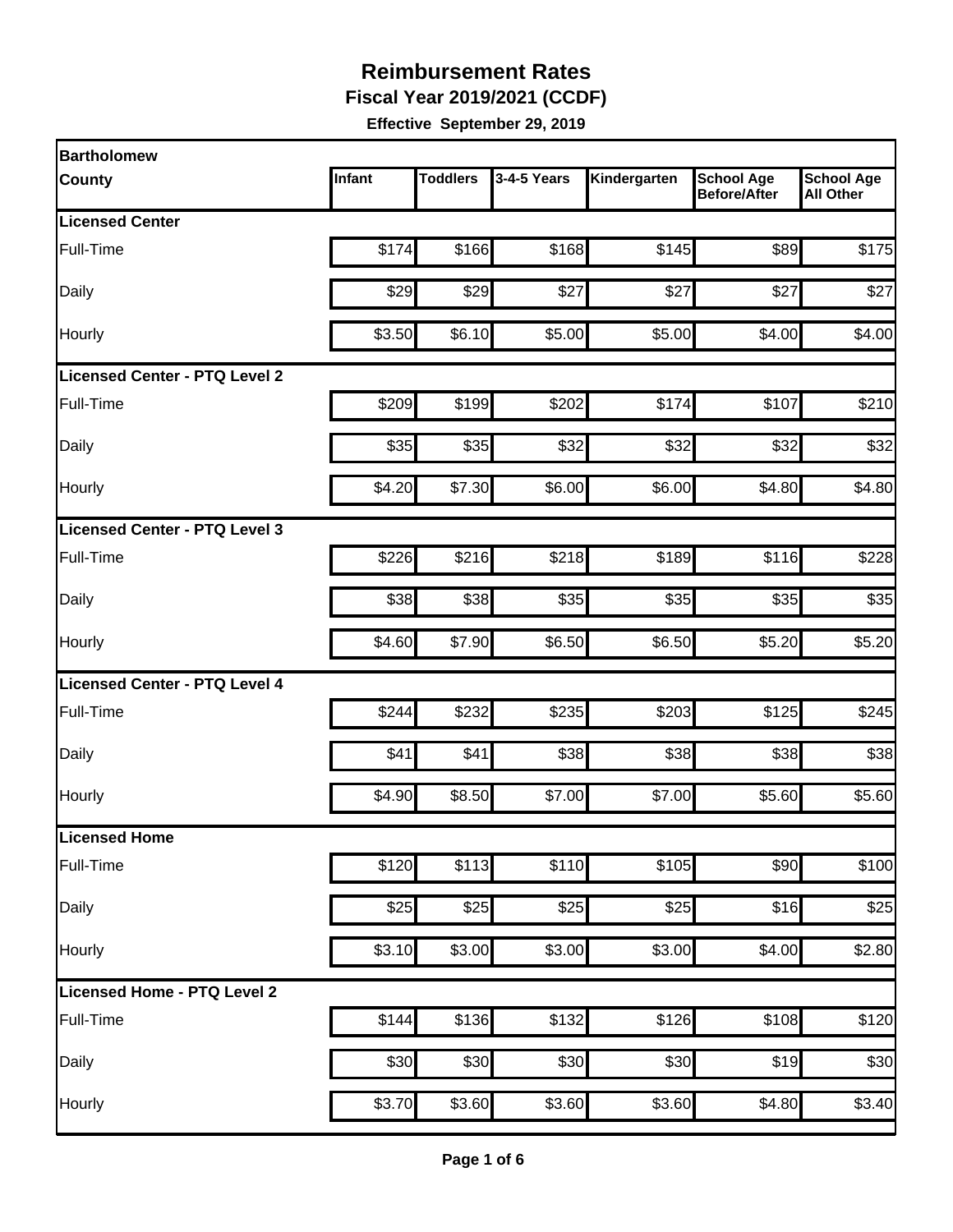**Fiscal Year 2019/2021 (CCDF)** 

| <b>Bartholomew</b>                       |        |                 |             |              |                                          |                                       |
|------------------------------------------|--------|-----------------|-------------|--------------|------------------------------------------|---------------------------------------|
| <b>County</b>                            | Infant | <b>Toddlers</b> | 3-4-5 Years | Kindergarten | <b>School Age</b><br><b>Before/After</b> | <b>School Age</b><br><b>All Other</b> |
| Licensed Home - PTQ Level 3              |        |                 |             |              |                                          |                                       |
| Full-Time                                | \$156  | \$147           | \$143       | \$137        | \$117                                    | \$130                                 |
| Daily                                    | \$33   | \$33            | \$33        | \$33         | \$21                                     | \$33                                  |
| Hourly                                   | \$4.00 | \$3.90          | \$3.90      | \$3.90       | \$5.20                                   | \$3.60                                |
| Licensed Home - PTQ Level 4              |        |                 |             |              |                                          |                                       |
| Full-Time                                | \$168  | \$158           | \$154       | \$147        | \$126                                    | \$140                                 |
| Daily                                    | \$35   | \$35            | \$35        | \$35         | \$22                                     | \$35                                  |
| Hourly                                   | \$4.30 | \$4.20          | \$4.20      | \$4.20       | \$5.60                                   | \$3.90                                |
| <b>Registered Ministry</b>               |        |                 |             |              |                                          |                                       |
| Full-Time                                | \$117  | \$89            | \$80        | \$82         | \$40                                     | \$85                                  |
| Daily                                    | \$22   | \$22            | \$21        | \$15         | \$10                                     | \$14                                  |
| Hourly                                   | \$2.90 | \$3.40          | \$3.20      | \$3.40       | \$3.40                                   | \$3.40                                |
| <b>Registered Ministry - PTQ Level 1</b> |        |                 |             |              |                                          |                                       |
| Full-Time                                | \$146  | \$128           | \$124       | \$114        | \$65                                     | \$130                                 |
| Daily                                    | \$26   | \$26            | \$24        | \$21         | \$19                                     | \$21                                  |
| Hourly                                   | \$3.20 | \$4.80          | \$4.10      | \$4.20       | \$3.70                                   | \$3.70                                |
| <b>Registered Ministry - PTQ Level 2</b> |        |                 |             |              |                                          |                                       |
| Full-Time                                | \$209  | \$199           | \$202       | \$174        | \$107                                    | \$210                                 |
| Daily                                    | \$35   | \$35            | \$32        | \$32         | \$32                                     | \$32                                  |
| Hourly                                   | \$4.20 | \$7.30          | \$6.00      | \$6.00       | \$4.80                                   | \$4.80                                |
| <b>Registered Ministry - PTQ Level 3</b> |        |                 |             |              |                                          |                                       |
| Full-Time                                | \$226  | \$216           | \$218       | \$189        | $\overline{$}116$                        | \$228                                 |
| Daily                                    | \$38   | \$38            | \$35        | \$35         | \$35                                     | \$35                                  |
| Hourly                                   | \$4.60 | \$7.90          | \$6.50      | \$6.50       | \$5.20                                   | \$5.20                                |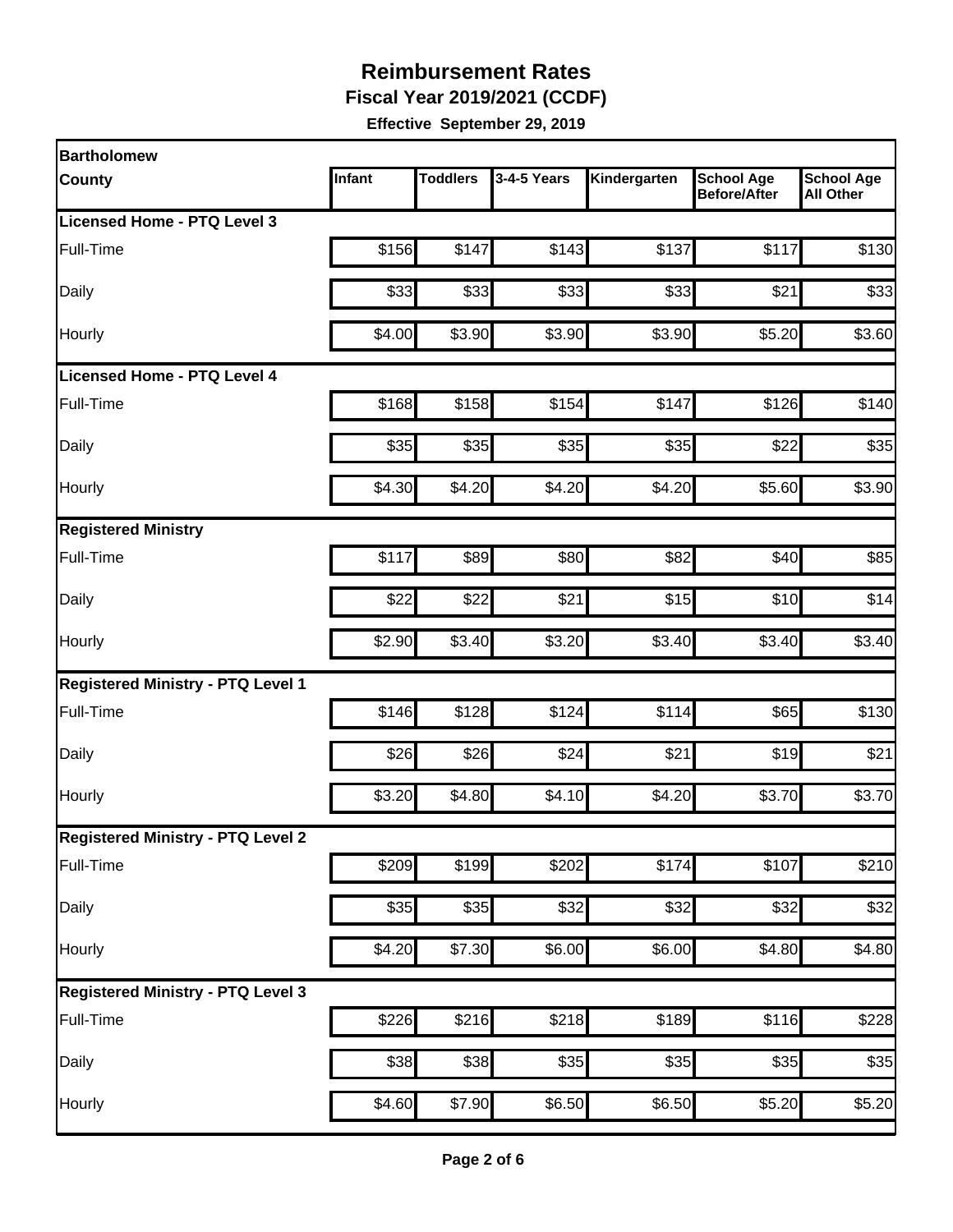**Fiscal Year 2019/2021 (CCDF)** 

| <b>Bartholomew</b>                       |        |                 |             |              |                                          |                                       |
|------------------------------------------|--------|-----------------|-------------|--------------|------------------------------------------|---------------------------------------|
| <b>County</b>                            | Infant | <b>Toddlers</b> | 3-4-5 Years | Kindergarten | <b>School Age</b><br><b>Before/After</b> | <b>School Age</b><br><b>All Other</b> |
| <b>Registered Ministry - PTQ Level 4</b> |        |                 |             |              |                                          |                                       |
| Full-Time                                | \$244  | \$232           | \$235       | \$203        | \$125                                    | \$245                                 |
| Daily                                    | \$41   | \$41            | \$38        | \$38         | \$38                                     | \$38                                  |
| Hourly                                   | \$4.90 | \$8.50          | \$7.00      | \$7.00       | \$5.60                                   | \$5.60                                |
| <b>Exempt Center</b>                     |        |                 |             |              |                                          |                                       |
| Full-Time                                | \$117  | \$89            | \$80        | \$82         | \$40                                     | \$85                                  |
| Daily                                    | \$22   | \$22            | \$21        | \$15         | \$10                                     | \$14                                  |
| Hourly                                   | \$2.90 | \$3.40          | \$3.20      | \$3.40       | \$3.40                                   | \$3.40                                |
| <b>Accredited Exempt Center</b>          |        |                 |             |              |                                          |                                       |
| Full-Time                                | \$191  | \$183           | \$157       | \$157        | \$96                                     | \$140                                 |
| Daily                                    | \$32   | \$32            | \$30        | \$30         | \$30                                     | \$30                                  |
| Hourly                                   | \$3.90 | \$6.70          | \$3.40      | \$4.20       | \$4.40                                   | \$4.40                                |
| <b>Exempt Home</b>                       |        |                 |             |              |                                          |                                       |
| Full-Time                                | \$85   | \$85            | \$85        | \$72         | \$45                                     | \$73                                  |
| Daily                                    | \$20   | \$20            | \$20        | \$18         | \$10                                     | \$15                                  |
| Hourly                                   | \$3.10 | \$3.00          | \$3.00      | \$2.90       | \$2.70                                   | \$2.80                                |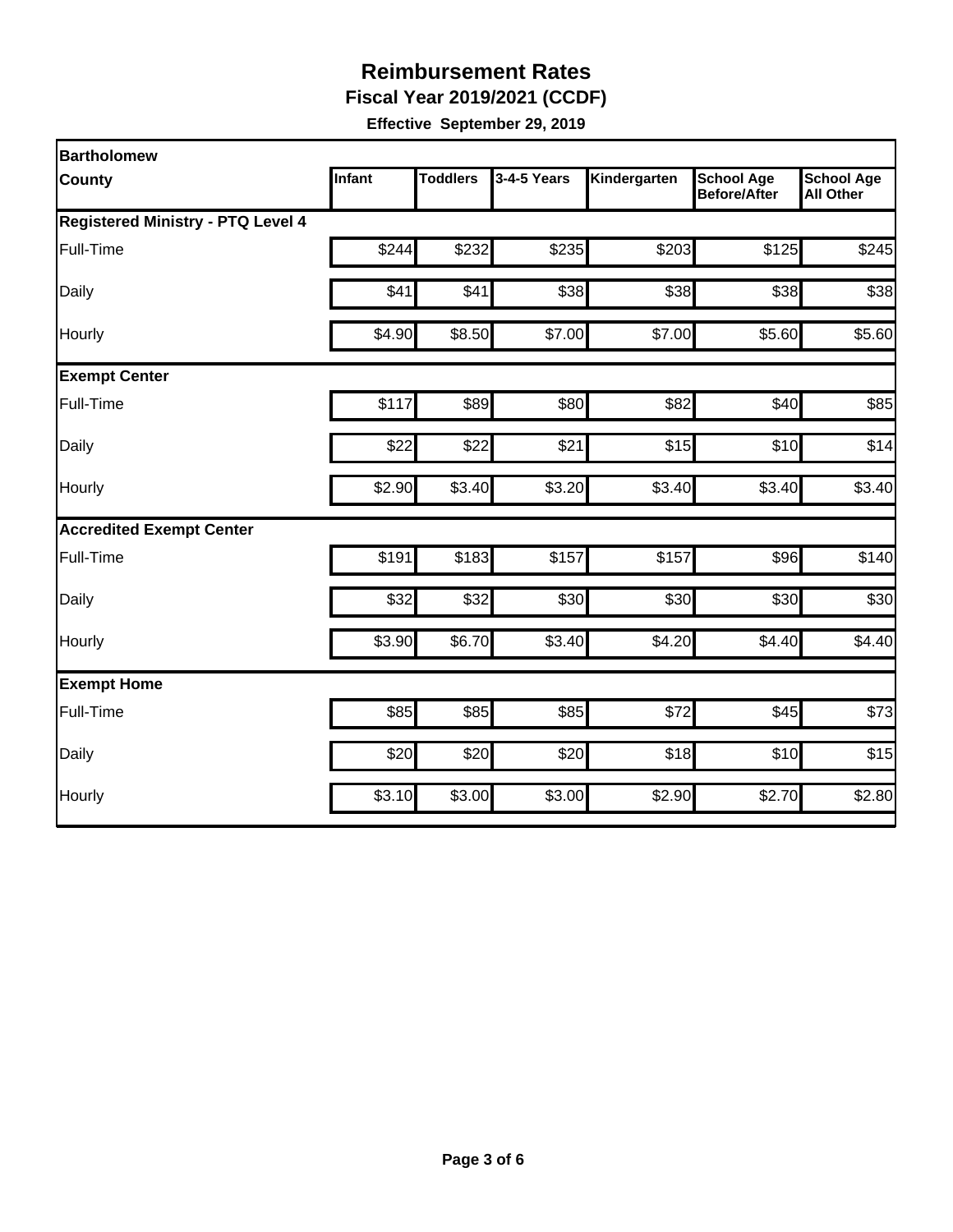#### **Reimbursement Rates School Year 2019/2021 (OMW Pre-K)**

| <b>Bartholomew</b>                |        |                 |             |              |                                          |                                       |
|-----------------------------------|--------|-----------------|-------------|--------------|------------------------------------------|---------------------------------------|
| <b>County</b>                     | Infant | <b>Toddlers</b> | 3-4-5 Years | Kindergarten | <b>School Age</b><br><b>Before/After</b> | <b>School Age</b><br><b>All Other</b> |
| Licensed Center - PTQ Level 3     |        |                 |             |              |                                          |                                       |
| Full-Time                         |        |                 | \$239.80    |              |                                          |                                       |
| Daily                             |        |                 |             |              |                                          |                                       |
| Hourly                            |        |                 |             |              |                                          |                                       |
| Licensed Center - PTQ Level 4     |        |                 |             |              |                                          |                                       |
| Full-Time                         |        |                 | \$258.50    |              |                                          |                                       |
| Daily                             |        |                 |             |              |                                          |                                       |
| Hourly                            |        |                 |             |              |                                          |                                       |
| Licensed Home - PTQ Level 3       |        |                 |             |              |                                          |                                       |
| Full-Time                         |        |                 | \$157.30    |              |                                          |                                       |
| Daily                             |        |                 |             |              |                                          |                                       |
| Hourly                            |        |                 |             |              |                                          |                                       |
| Licensed Home - PTQ Level 4       |        |                 |             |              |                                          |                                       |
| Full-Time                         |        |                 | \$169.40    |              |                                          |                                       |
| Daily                             |        |                 |             |              |                                          |                                       |
| Hourly                            |        |                 |             |              |                                          |                                       |
| VCP Ministry - PTQ Level 0        |        |                 |             |              |                                          |                                       |
| Full-Time                         |        |                 | \$88.00     |              |                                          |                                       |
| Daily                             |        |                 |             |              |                                          |                                       |
| Hourly                            |        |                 |             |              |                                          |                                       |
| <b>VCP Ministry - PTQ Level 3</b> |        |                 |             |              |                                          |                                       |
| Full-Time                         |        |                 | \$239.80    |              |                                          |                                       |
| Daily                             |        |                 |             |              |                                          |                                       |
| Hourly                            |        |                 |             |              |                                          |                                       |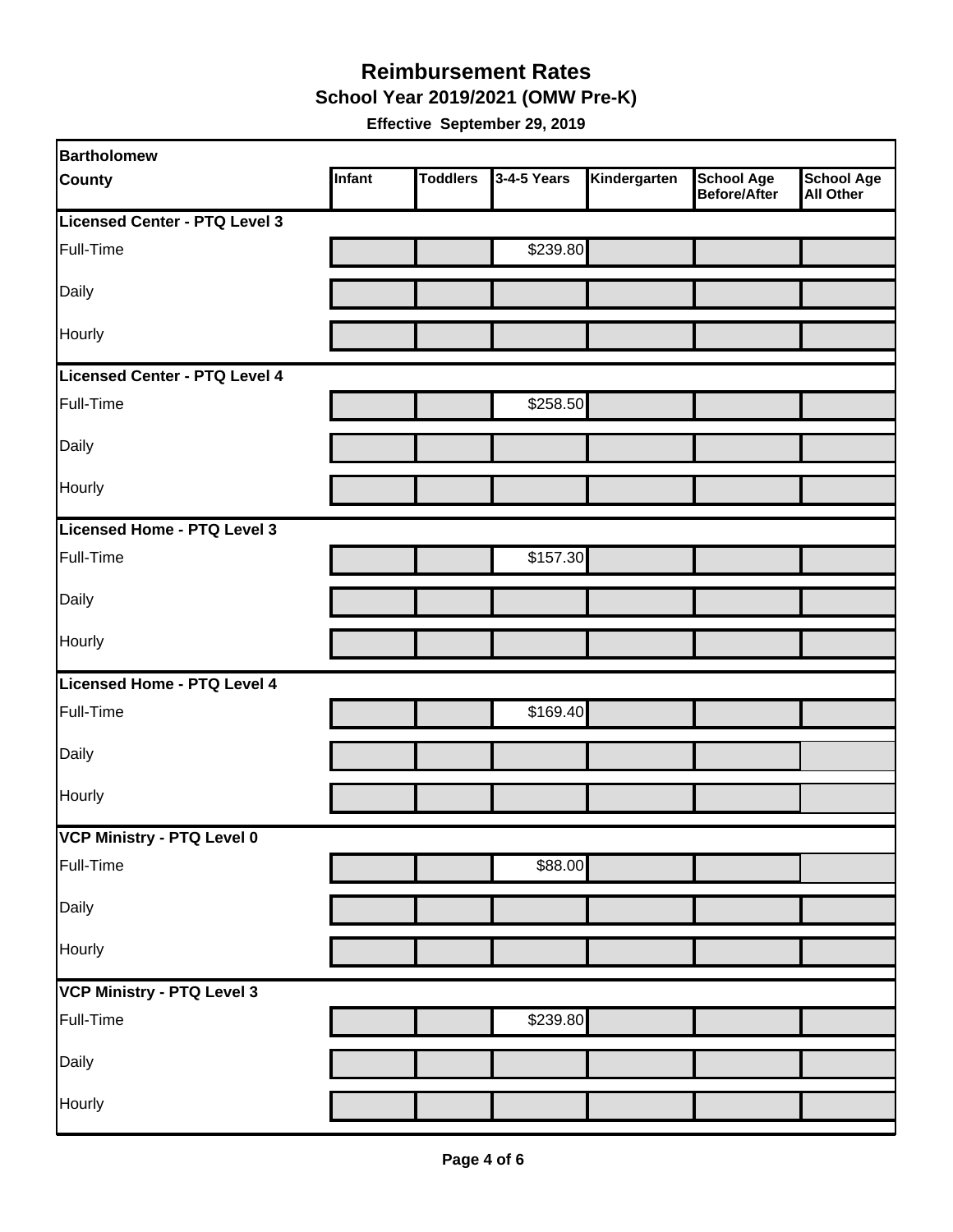**School Year 2019/2021 (OMW Pre-K)** 

| <b>Bartholomew</b>                             |        |                 |             |              |                                   |                                       |
|------------------------------------------------|--------|-----------------|-------------|--------------|-----------------------------------|---------------------------------------|
| <b>County</b>                                  | Infant | <b>Toddlers</b> | 3-4-5 Years | Kindergarten | <b>School Age</b><br>Before/After | <b>School Age</b><br><b>All Other</b> |
| <b>VCP Ministry - PTQ Level 4</b>              |        |                 |             |              |                                   |                                       |
| Full-Time                                      |        |                 | \$258.50    |              |                                   |                                       |
| Daily                                          |        |                 |             |              |                                   |                                       |
| Hourly                                         |        |                 |             |              |                                   |                                       |
| Private Accredited School - PTQ Level 0        |        |                 |             |              |                                   |                                       |
| Full-Time                                      |        |                 | \$184.80    |              |                                   |                                       |
| Daily                                          |        |                 |             |              |                                   |                                       |
| Hourly                                         |        |                 |             |              |                                   |                                       |
| <b>Private Accredited School - PTQ Level 1</b> |        |                 |             |              |                                   |                                       |
| Full-Time                                      |        |                 | \$184.80    |              |                                   |                                       |
| Daily                                          |        |                 |             |              |                                   |                                       |
| Hourly                                         |        |                 |             |              |                                   |                                       |
| Private Accredited School - PTQ Level 2        |        |                 |             |              |                                   |                                       |
| Full-Time                                      |        |                 | \$222.20    |              |                                   |                                       |
| Daily                                          |        |                 |             |              |                                   |                                       |
| Hourly                                         |        |                 |             |              |                                   |                                       |
| <b>Private Accredited School - PTQ Level 3</b> |        |                 |             |              |                                   |                                       |
| Full-Time                                      |        |                 | \$239.80    |              |                                   |                                       |
| Daily                                          |        |                 |             |              |                                   |                                       |
| Hourly                                         |        |                 |             |              |                                   |                                       |
| Private Accredited School - PTQ Level 4        |        |                 |             |              |                                   |                                       |
| Full-Time                                      |        |                 | \$258.50    |              |                                   |                                       |
| Daily                                          |        |                 |             |              |                                   |                                       |
| Hourly                                         |        |                 |             |              |                                   |                                       |